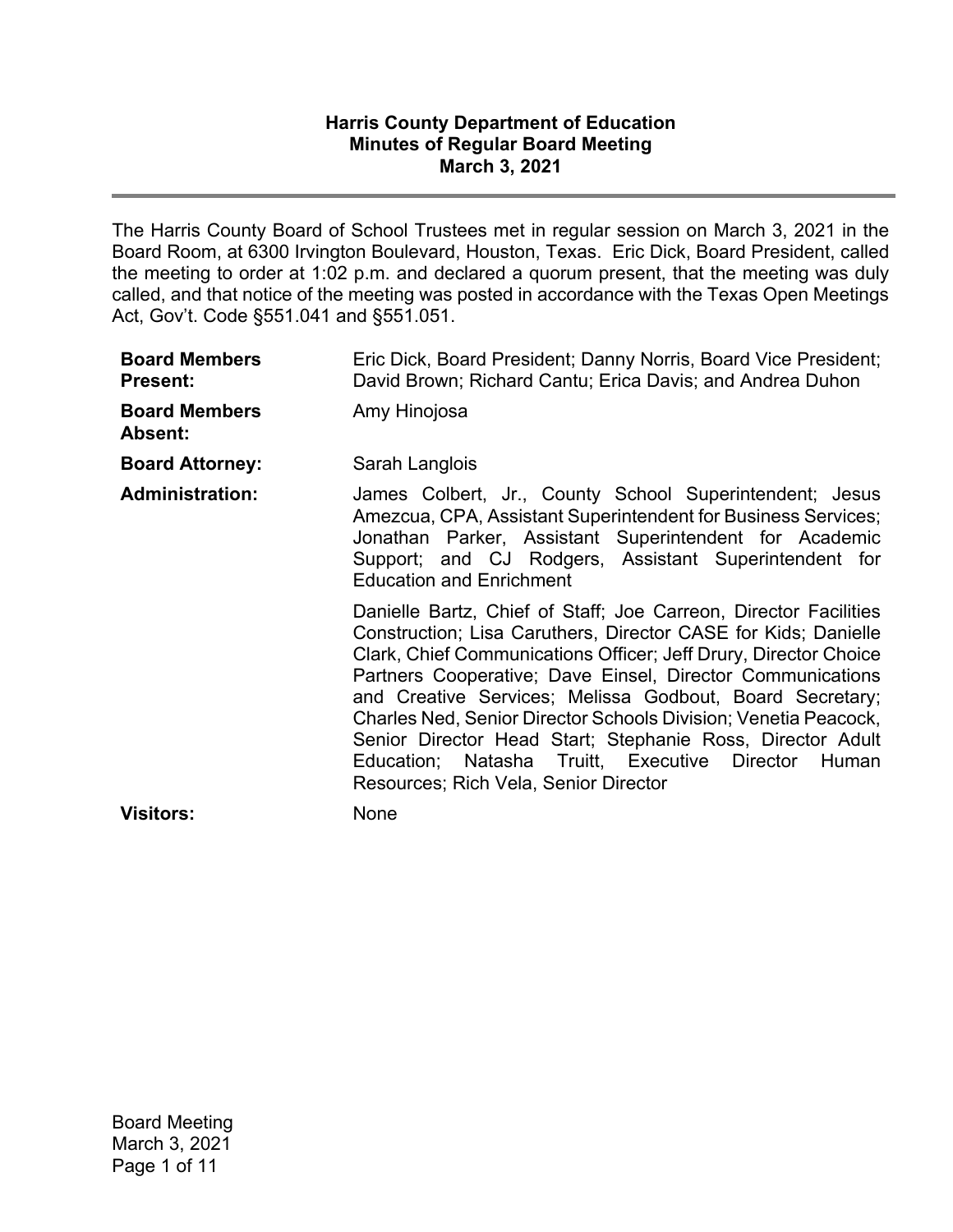- 1. **Invocation** Denise Johnson, Adult Education
- 2. **Pledge of Allegiance to the US flag** Thomas Plapp, Construction
- 3. **Pledge of Allegiance to the Texas flag** Thomas Plapp, Construction
- 4. **Open Forum** Gov't Code 551.003 (5) Public Participation. Pursuant to Policy BED (Local), a citizen who wishes to speak may do so by completing a participation request card available at the Board room at least 10 minutes prior to a regular Board meeting.

*No one addressed the Board.* 

## 5. **Reports and presentations**:

- A. **Annual Update from Construction** Joe Carreon, Director of Construction
- B. **Annual Update from Adult Education** Stephanie Ross, Director of Adult Education
- C. **Announcement of awards from the Government Finance Officers Association (GFOA) for the HCDE 2019 Popular Annual Financial Report (PAFR)**

*Jesus Amezcua announced the awards.* 

### D. **Superintendent Monthly Report** –

*Superintendent James Colbert gave an overview of the damage caused to HCDE facilities by Winter Storm Uri, including to Highpoint East, Baytown Head Start, LaPorte Head Start, and Sheffield Head Start, which sustained significant water damage. The superintendent discussed the HCDE informational mailer being sent to a portion of Harris County residents in April. Mr. Colbert introduced the "Books with the Board" program for board members who wish to read to HCDE Head Start classes. Finally, the superintendent discussed the Board Retreat scheduled for March 12, 2021.* 

## E. **Report of the Board Feasibility Subcommittee**

*Richard Cantu informed the Board on the upcoming Board Workshop to discuss the proposed equine enrichment initiative.* 

F. **Other reports from Board members** concerning attendance or participation in a board or HCDE-related conference, event, activity, or committee; accolades for an HCDE staff member or other deserving person.

*No reports from Board members.* 

G. **Monthly Financial Reports through 01/31/2021** - Jesus Amezcua, Assistant Superintendent for Business Services

*Sarah Langlois, legal counsel for the Board, noted a typographical change to item 6.F.3., in which the end date was corrected to 02/28/2026.* 

*Motion made by Danny Norris, seconded by Richard Cantu to approve all items in the consent agenda as modified.* 

*Motion passes with 6-0 voting to approve all items in the consent agenda as modified.* 

Board Meeting March 3, 2021 Page 2 of 11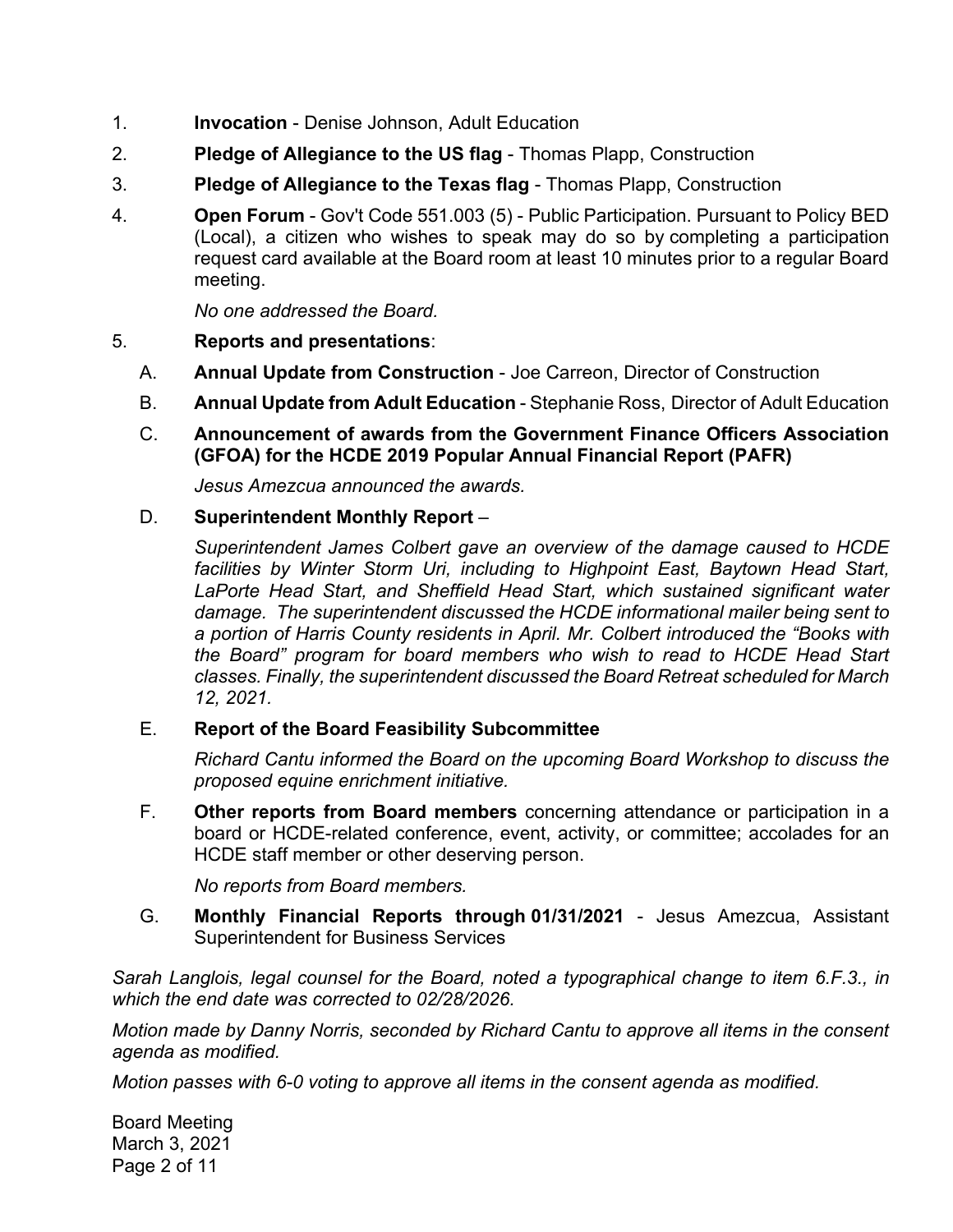# 6. **ACTION ITEMS - CONSENSUS**

- A. Consider approval of the following Business Services items:
	- 1. January Disbursement Report
	- 2. Monthly Budget Amendment Report
	- 3. Monthly Investment Report for January 2021.
- B. Consider approval of the following Board Meeting Minutes
	- 1. 1-14-2021 Board Workshop
	- 2. 1-20-2021 Audit Committee Meeting
	- 3. 1-20-2021 Regular Board Meeting
- C. Consider acceptance of the following grant awards:
	- 1. **Consider acceptance of the Notice of Award (NOA) 06TD000167-01-00 from the Department of Health and Human Services (HHS) Administration for Children and Families (ACF)** for the (Coolwood Phase One) Head Start Division in the amount of \$587,215 for the budget period of 01/01/2021 through 12/31/2022.
	- 2. **Consider acceptance of the Notice of Award (NOA) 06TD000179-01-00 from the Department of Health and Human Services (HHS)** Administration for Children and Families (ACF) for the (Coolwood Head Start Center) Head Start Division in the amount of \$7,924,284 for the budget period of 02/01/2021 through 01/31/2023.
	- 3. **Consider approval of FY 2020-2021 Investment Resolution for the annual review of HCDE's Investment Policy**, Broker Dealers, and Investment Trainers in accordance with the Public Funds Investment Act.
- D. Consider ratification/approval of the following Interlocal Contracts:
	- 1. **Consider approval of Interlocal Agreement (revenue) between The Teaching & Learning Center and Spring ISD** for Virtual and Face to Face Interventions for the period of 02/2021 through 05/31/2021 in the amount of \$80,000.
- E. Consider approval and/or ratification of the following items for the HCDE Choice Partners Cooperative:
	- 1. **Consider approval of a Contract Renewal option for job no. 18/016CG for Construction Photographic Documentation Services and Related Items with the following vendor:** Multivista Systems, LLC dba Multivista (#18/016CG-01) for the period 04/18/2021 through 04/17/2022.
	- **Medicaid Claiming & Billing Services with the following vendor:** MSB 2. **Consider approval of a Contract Renewal option for job no. 19/028KC for**  Consulting Group, LLC (#19/028KC-02) for the period 04/17/2021 through 04/16/2022.
	- 3. **Consider approval of a Contract Renewal option for job no. 20/001KD for Appliances and Related Items for Supply Catalog (2020-2022) with the following**

Board Meeting March 3, 2021 Page 3 of 11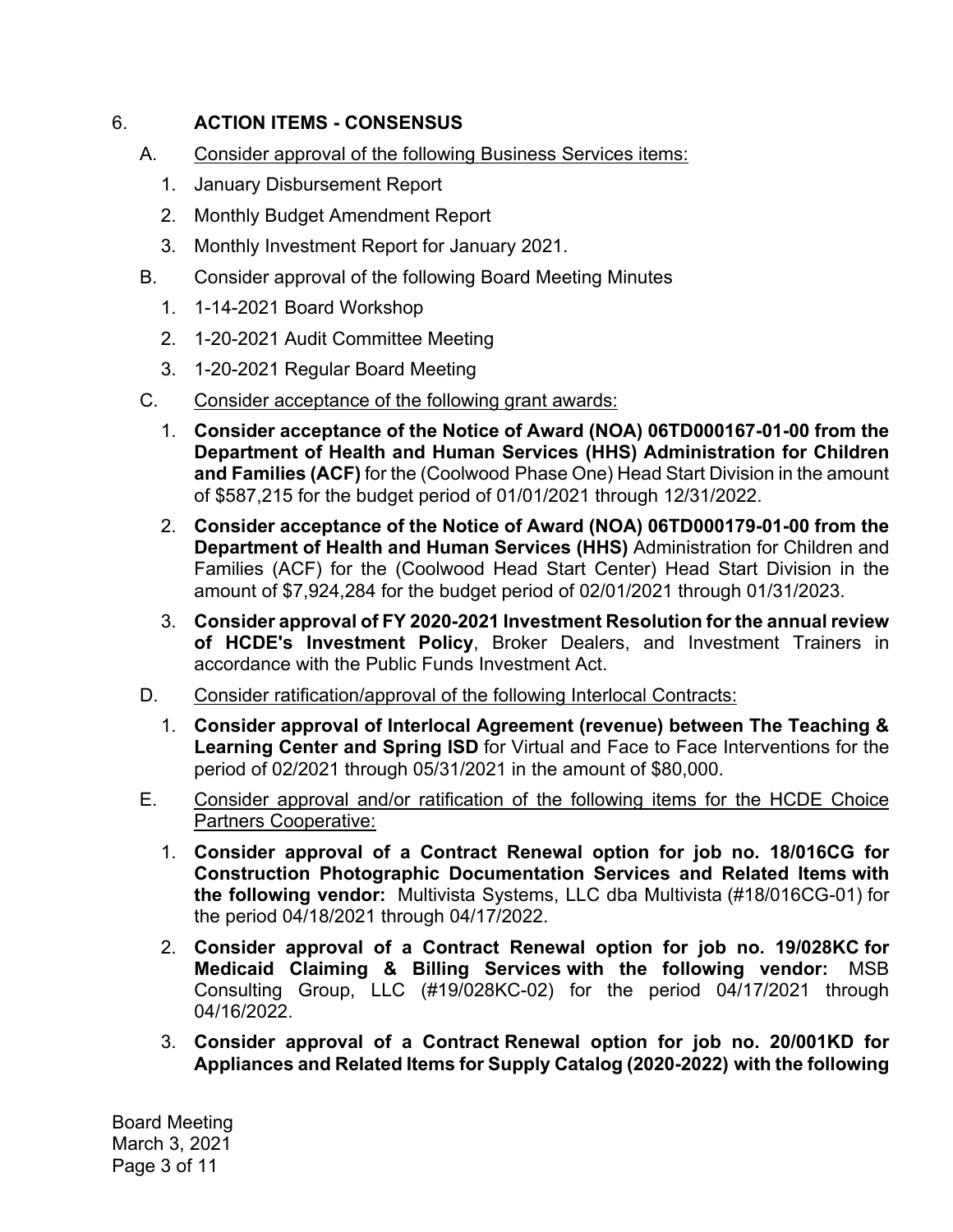**vendor:** Preferred Foodservice Design/Supply, Inc. (#20/001KD-01) for the period 04/01/2021 through 03/31/2022.

- 4. **Consider approval of a Contract Renewal option for job no. 20/002KD for Art Supplies and Related Items for Supply Catalog (2020-2022) with the following vendors:** Blick Art Materials LLC dba Blick Art Materials (#20/002KD-01); Butler Business Products, LLC (#20/002KD-02); Challenge Office Products, Inc. (#20/002KD-03); Earlychildhood, LLC dba Discount School Supply (#20/002KD-04); Vadii, Inc. dba Medisouth Store (#20/002KD-05); Nasco Education, LLC (#20/002KD-06); Pyramid Paper Company dba Pyramid School Products (#20/002KD-07); S&S Worldwide, Inc. (#20/002KD-08), and School Specialty, LLC (#20/002KD-09) for the period 04/01/2021 through 03/31/2022.
- 5. **Consider approval of a Contract Renewal option for job no. 20/003KD for Athletic-Playground Supplies and Related Items for Supply Catalog (2020- 2022) with the following vendors:** McKenna Contracting, Inc.(#20/003KD-01); Nasco Education, LLC (#20/003KD-02); ORR Textile Company, Inc. (#20/003KD-03); Pyramid Paper Company dba Pyramid School Products (#20/003KD-04); S&S Worldwide, Inc. (#20/003KD-05), and School Specialty, LLC (#20/003KD-06) for the period 04/01/2021 through 03/31/2022.
- 6. **Consider approval of a Contract Renewal option for job no. 20/004KD for Classroom Teaching Supplies and Related Items for Supply Catalog (2020- 2022) with the following vendors:** Butler Business Products, LLC (#20/004KD-01); Challenge Office Products, Inc. (#20/004KD-02); Vadii, Inc. dba Medisouth Store (#20/004KD-03); Pyramid Paper Company dba Pyramid School Products (#20/004KD-04), and School Specialty, LLC (#20/004KD-05) for the period 04/01/2021 through 03/31/2022.
- 7. **Consider approval of a Contract Renewal option for job no. 20/005KD for Custodial Supplies and Related Items for Supply Catalog (2020-2022) with the following vendors:** Buckeye International, Inc. dba Buckeye Cleaning Center-Houston (#20/005KD-01); Butler Business Products, LLC (#20/005KD-02); Competitive Choice, Inc. (#20/005KD-03); Complete Supply, Inc. (#20/005KD-04); ORR Textile Company, Inc. (#20/005KD-05), and Cordell, Inc. dba Ridley's Vacuum & Janitorial Supply (#20/005KD-06) for the period 04/01/2021 through 03/31/2022.
- 8. **Consider approval of a Contract Renewal option for job no. 20/006KD for Food Service Supplies and Related Items for Supply Catalog (2020-2022) with the following vendors:** Complete Supply, Inc. (#20/006KD-01); Vadii, Inc. dba Medisouth Store (#20/006KD-02); ORR Textile Company, Inc. (#20/006KD-03); Pasco Brokerage, Inc. (#20/006KD-04), and Wallace Packaging, LLC (#20/006KD-05) for the period 04/01/2021 through 03/31/2022.
- 9. **Consider approval of a Contract Renewal option for job no. 20/007KD for Health/Medical Supplies for Supply Catalog (2020-2022) with the following vendors:**Henry Schein, Inc. (#20/007KD-01); Medicaleshop, Inc. (#20/007KD-02); Vadii, Inc. dba Medisouth Store (#20/007KD-03); Priscilla M. Ayerite dba NAO Global Health, LLC (#20/007KD-04); Products Unlimited, Inc. (#20/007KD-05); School

Board Meeting March 3, 2021 Page 4 of 11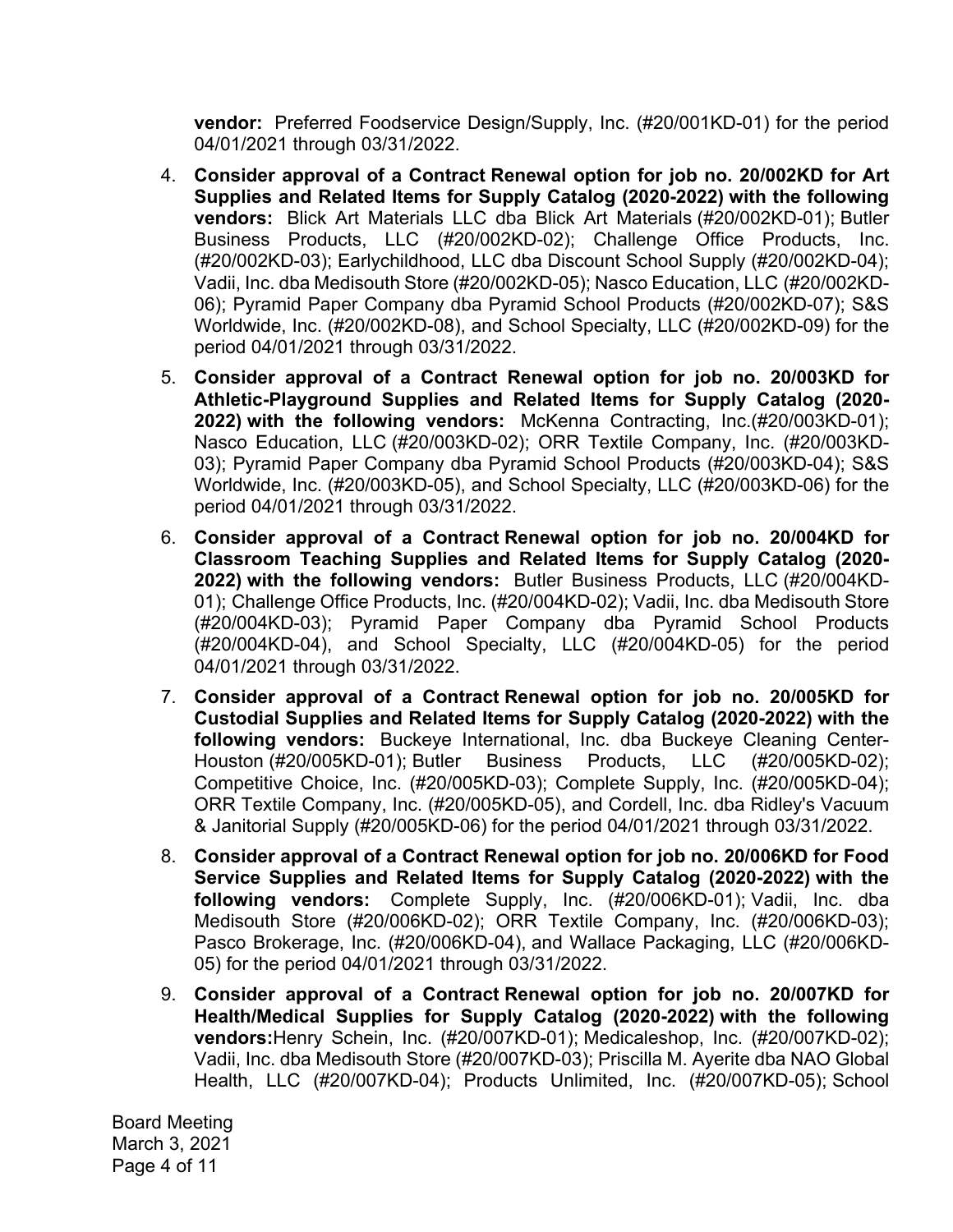Health Corporation (#20/007KD-07), and Zhou Medical Solutions, LLC (#20/007KD-08) for the period 04/01/2021 through 03/31/2022.

- 10. **Consider approval of a Contract Renewal option for job no. 20/008KD for Office Supplies and Related Items for Supply Catalog (2020-2022) with the following vendors:** Butler Business Products, LLC (#20/008KD-01); Challenge Office Products (#20/008KD-02); Daniel Office Products, Inc. (#20/008KD-03); National Art & School Supplies (#20/008KD-04); Pyramid Paper Company dba Pyramid School Products (#20/008KD-05), and School Specialty, LLC (#20/008KD-06) for the period 04/01/2021 through 03/31/2022.
- 11. **Consider approval of a Contract Renewal option for job no. 20/009KD for Safety/Security Supplies and Related Items for Supply Catalog (2020- 2022) with the following vendors:** Priscilla M. Ayerite dba NAO Global Health, LLC (#20/009KD-01), and Taylor Brothers Door Lock, LLC dba Nightlock (#20/009KD-02) for the period 04/01/2021 through 03/31/2022.
- **following vendors:** 3-C Technology, LLC (#20/010KD-01); JANGA Technology, 12. **Consider approval of a Contract Renewal option for job no. 20/010KD for Technology Supplies and Related Items for Supply Catalog (2020-2022) with the**  LLC (#20/010KD-02); M&A Technology, Inc. (#20/010KD-03); Troxell Communications, Inc. (#20/010KD-04), and Unicorp, Inc. dba Uninex International (#20/010KD-05) for the period 04/01/2021 through 03/31/2022.
- 13. **Consider approval of Contract Renewal option for job no. 20/023TP Commodity Processing of USDA Foods with the following vendors:** Alpha Foods Co. (20/023TP-01), International Food Solutions, Inc. dba Asian Food Solutions/Comida Vida (20/023TP-02), Prairie Mills Baking Company, LLC dba Bake Crafters Food Company (20/023TP-03), Basic American, Inc. dba Basic American Foods (20/023TP-04), Bongards Creameries (20/023TP-05), Brookwood Farms, Inc. (20/023TP-06), Cargill Kitchen Solutions, Inc. (20/023TP-07), Cargill Meat Solutions Corporation (20/023TP-08), Conagra Brands, Inc. dba Conagra Foodservice (20/023TP-09), Del Monte Foods, Inc. (20/023TP-10), Goodman Food Products, Inc. dba Don Lee Farms (20/023TP-11), Foster Poultry Farms dba Foster Farms (20/023TP-12), Gold Creek Foods, LLC (20/023TP-13), Pilgrim's Pride Corporation dba Goldkist (20/023TP-14), High Liner Foods, Inc. USA (20/023TP-15), Idahoan Foods, LLC (20/023TP-16), Let's Do Lunch, Inc. dba Integrated Food Service (20/023TP-17), Smucker Foodservice, Inc. dba J. M. Smucker; (20/023TP-18), J R Simplot Company (20/023TP-19), Jennie-O Turkey Store Sales, LLC (20/023TP-20), JTM Provisions Co., Inc (20/023TP-21), Land O Lakes, Inc. (20/023TP-22), M.C.I. Foods, Inc (20/023TP-23), McCain Foods USA, Inc. (20/023TP-24), Michael Foods, Inc. (20/023TP-25), National Food Group, Inc (20/023TP-26), Out of the Shell, LLC dba Yang's 5th Taste (20/023TP-27), Peterson Farms Fresh, Inc. (20/023TP-28), Calfed Financial Corporation dba Red Gold LLC (20/023TP-29), Rich Chicks, LLC (20/023TP-30), Rich Holdings, Inc. dba Rich Products Corporation (20/023TP-31), S.A. Piazza and Associates, LLC (20/023TP-32), Schwan's Food Service, Inc. (20/023TP-33), Tabatchnick Fine Foods, Inc. (20/023TP-34), Tasty Brands, LLC (20/023TP-35), Trident Seafoods

Board Meeting March 3, 2021 Page 5 of 11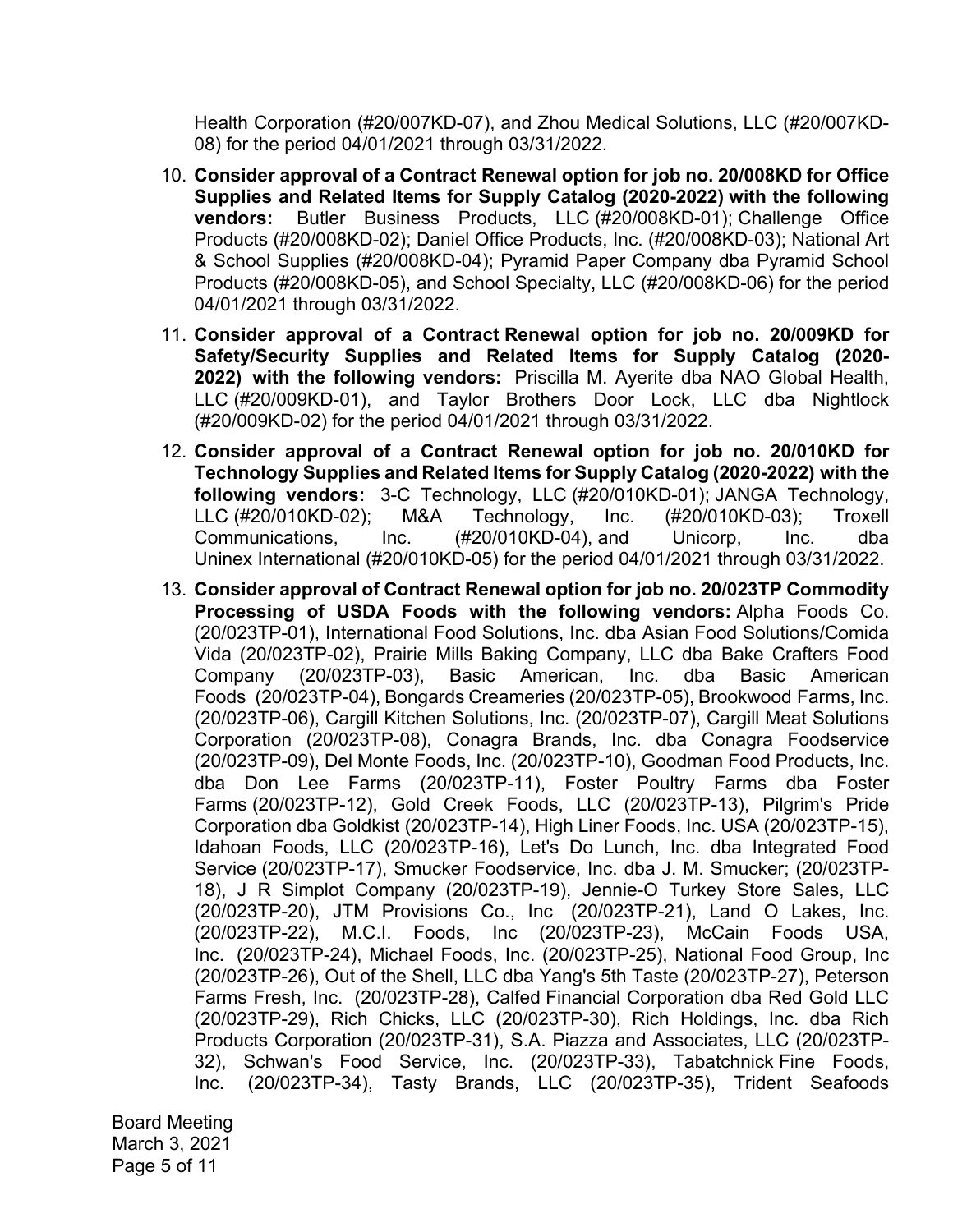Corporation (20/023TP-36), Tyson Prepared Foods, Inc. (20/023TP-37), UNO Foods, Inc. (20/023TP-38), and Wawona Frozen Foods, Inc. (20/023TP-39) for the period of 07/01/2021 through 06/30/2022.

- 14. **Consider approval of Assignment of Contract for job no. 17/023TJ-01 for Dairy and Other Related Items** from Borden Dairy to New Dairy Holdco, LLC dba Borden Dairy. The effective date of the Consent for Assignment is February 24, 2021.
- 15. **Consider approval of the Contract Award for job no. 21/017KN for Fine Paper and Related Items with the following vendors:** Western BRW Paper Co., Inc. dba Ovol USA aka JP Gould, aka Baxter, High Point, Bosworth Papers, Bosworth Office & Technology (#21/017KN-01) and Butler Business Products, LLC (#21/017KN-02) for the period 02/24/2021 through 02/23/2022.
- 16. **Consider approval of the Contract Award for job no. 21/021MJ for Trades (JOC-IDIQ) with the following vendors:** A Status Construction, LLC (#21/021MJ-01); Aggieland Construction, Ltd (#21/021MJ-02); Active Campus, LLC dba All Campus Security (#21/021MJ-03); Automated Logic Contracting Services, Inc. (21/021MJ-04); The F.A. Bartlett Tree Expert Company dba Bartlett Tree Experts (#21/021MJ-05); Basic SDV, Inc. (#21/021MJ-06); Blue Ox Construction, Inc. (#21/021MJ-07); Brazos-Valley Division, LLC dba Brazos Industries (#21/021MJ-08); C-Air-S Mechanical, Inc. (#21/021MJ-09); Centennial Moisture Control, Inc. (#21/021MJ-10); Climatec, LLC (#21/021MJ-11); RMB Management, LLC dba Corestone Construction Services (#21/021MJ-12); Design Controls, LLC (#21/021MJ-13); Design Security Controls, LLC dba DSC (#21/021MJ-14); EMA Sport Solutions, LLC (#21/021MJ-15); Envirotech Mechanical Systems, LLC (#21/021MJ-16); Epic Solar Control, LLC (#20/021MJ-17); ERC Environmental & Construction Services, Inc. dba ERC (#20/021MJ-18); Dura Pier Facilities Services, Ltd dba Facilities Sources (#21/021MJ-19); Floors 2 Adore, LLC (#21/021MJ-20); Generocity Services, Inc. (#21/021MJ-21); Gutier, LLC (#21/021MJ-22); Harvest Innovative Solutions, LLC (#21/021MJ-23); L.D. Bundren Painting, Inc. dba Bundren Painting and Drywall (#21/021MJ-24); LD Tebben Company, Inc. (#21/021MJ-25); Lee Construction and Maintenance Co. dba LMC Corporation (#21/021MJ-26); Panhandle Steel Buildings, Inc. (#21/021MJ-27); Pfeiffer & Son, Ltd (#21/021MJ-28); Post L Group, LLC (#21/021MJ-29); PRC Roofing, Co., Inc. (#21/021MJ-30); QSS, L.C. dba Quality Security Systems (#21/021MJ-31); SETEX Facilities & Maintenance, LLC (#21/021MJ-33); Southeast Texas Drywall, LLC (#21/021MJ-34); Spark Power (Southwest USA) Corp. (#21/021MJ-35); Tarkett USA, Inc. (#21/021MJ-36); Telephonics Unlimited, Inc. (#21/021MJ-37); Tri-Star Glass, Inc. (#21/021MJ-38), and BR Kym Onc. dba Worth Hydrochem of Houston (#21/021MJ-39) from 02/24/2021 through 02/23/2022.
- 17. **HCDE Interlocal Agreements with:** City of Wharton, Wharton, Texas and Hereford ISD, Hereford, Texas.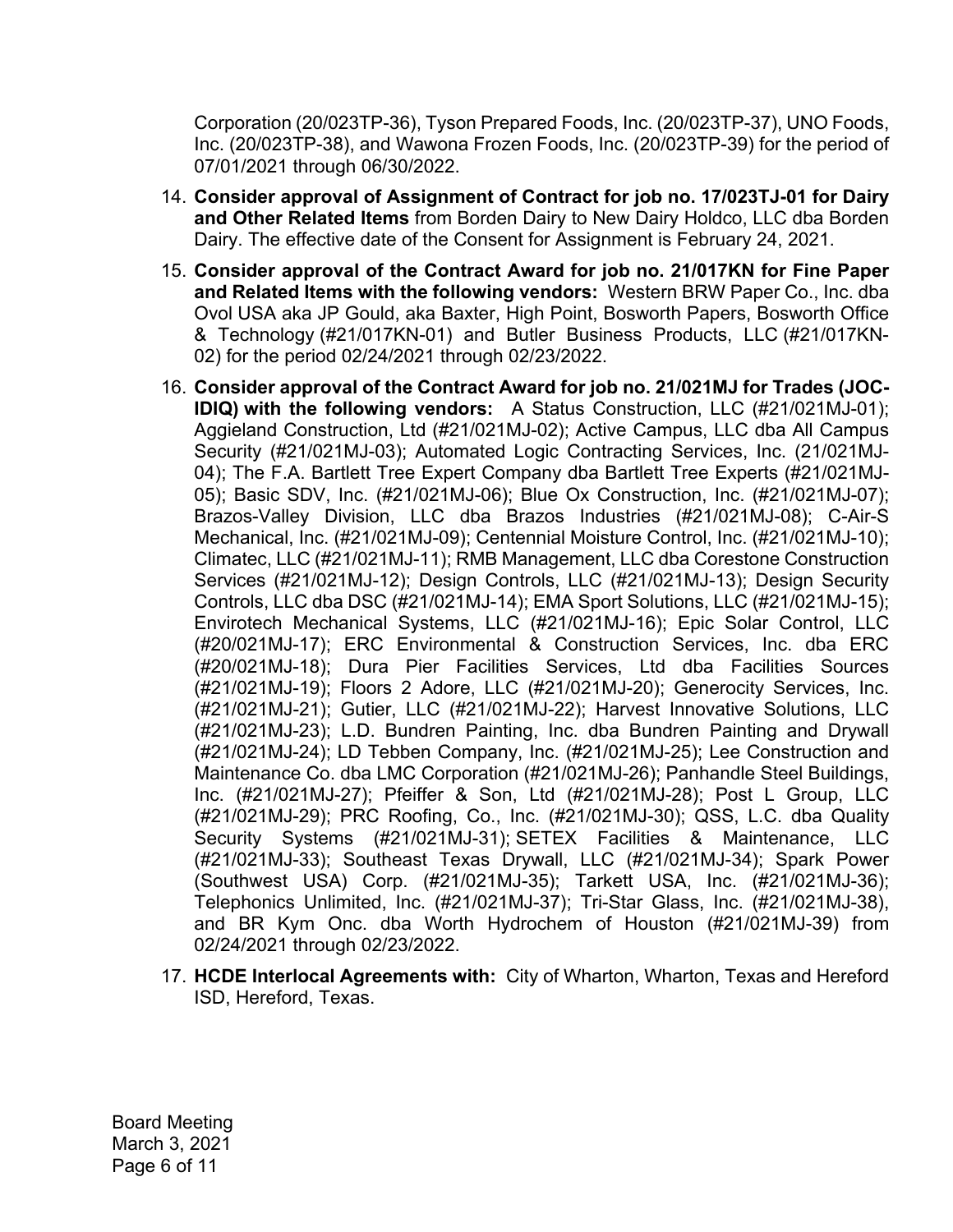# F. Consider approval and/or ratification of the following items for Internal Purchasing:

- 1. **Consider approval of Contract Renewal option for job no. 17/015KJ for Architectural Design Services with the following vendor:** cre8 Architects for the period of 02/26/2021 through 02/25/2022.
- 2. **Consider approval of Contract Renewal option for job no. 20/019KJ Business and Facilities Consulting Services for with the following vendors:** Indatatech (Instant Data Technologies, Inc.), Meveau, SOA Fin1st, The Process Manager, and Weber Services for the period of 02/26/2021 through 02/25/2022.
- 3. **Consider approval of Contract Award for job no. 21/003KJ for Mental Wellness Services for Harris County Department of Education with the following vendors:** CC Assessment Services, Inc., Hub for Helpers, and Theresa Harris for the period 03/01/2021 through 02/28/2026.
- 4. **Consider approval of Contract Renewal option for job no. 19/031IA-3 for CASE for Kids Consultants and Trainers with the following vendor:** Project GRAD Houston for the period 02/26/2021 through 02/25/2022.
- 5. **Consider approval of Contract Award for job no. 21/004IA-2 for CASE for Kids Youth Services for Afterschool and Summer with the following vendors:** Abelitoart Appreciation (Abel Garza); Anthropology Arts; Be GLAD, LLC; Brazilian Arts Foundation; Expressions Productions (1972); Mad Science of Houston (Little Scientist Inc.); One More Round, Inc.; Project GRAD Houston; Tackle Tutoring; and Young Audiences, Inc. of Houston for the period 03/01/2021 through 02/28/2022.
- 6. **Consider approval of Contract Renewal option for job no. 16/013YR Lease Agreement for the Baytown Head Start Facility with the following vendor: KQC Investors, Inc.,** for the period 02/23/2021 through 02/22/2026. (Funding available from Head Start funds).

# 7. **ACTION ITEMS - NON-CONSENSUS**

A. **Consider approval of the project delivery/contract method of job order contracting and the approval of job order contract for the renovations** to the existing La Porte Head Start Center with Nash Industries, Inc. (Choice Partners Job No. 20/017MR-15) in the total amount of \$[414,895.26](https://414,895.26).

*Motion made by Danny Norris, seconded by Richard Cantu to approve the project delivery/contract method of job order contracting and the approval of job order contract for the renovations to the existing La Porte Head Start Center with Nash Industries, Inc. (Choice Partners Job No. 20/017MR-15) in the total amount of \$[414,895.26.](https://414,895.26)* 

*Motion passes with 6-0 voting to approve.* 

Board Meeting March 3, 2021 Page 7 of 11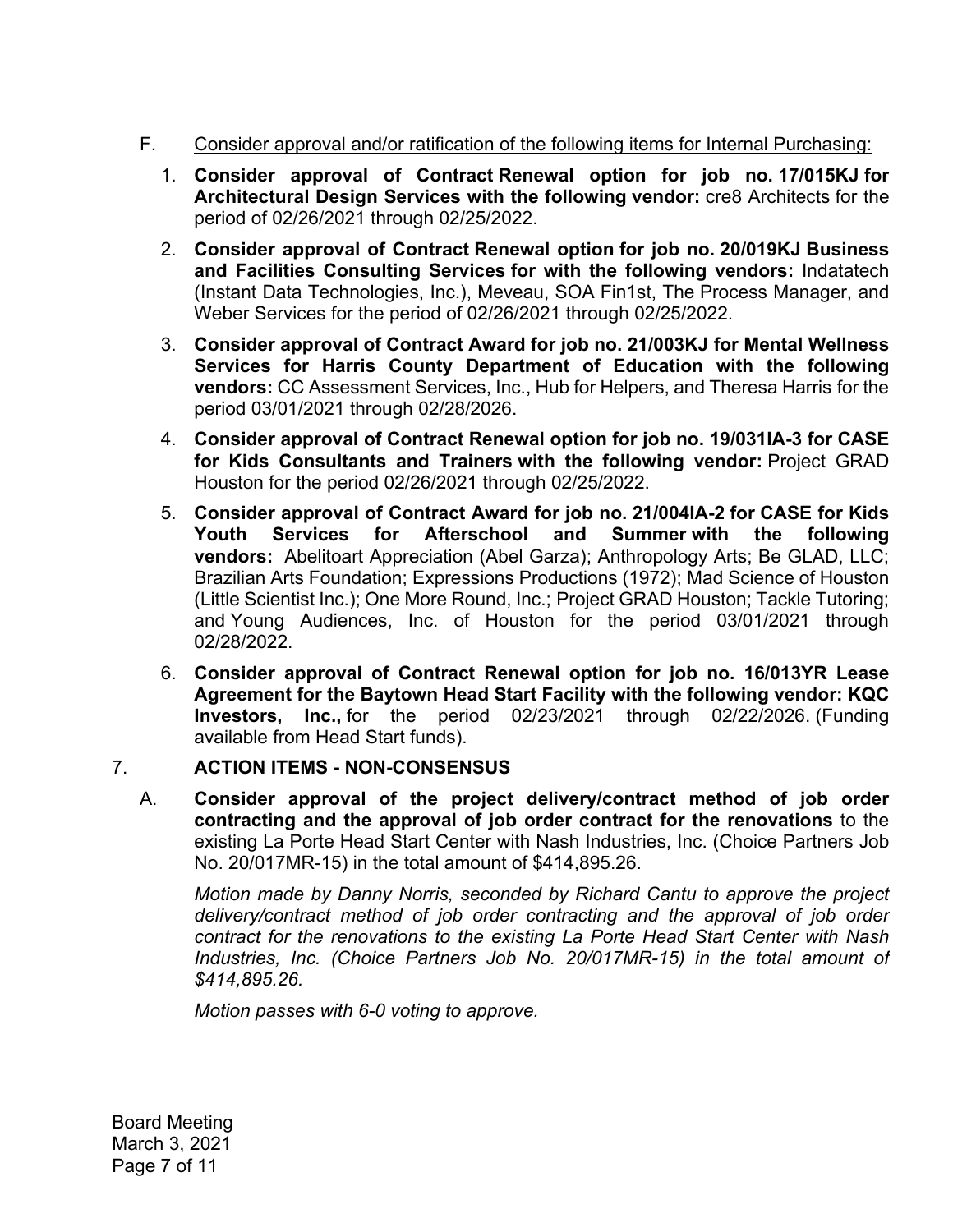B. **Consider selection of the architect for the Humble Head Start project, based on demonstrated competence and qualifications, pursuant to RFQ #20/043IA**, and authorize the Superintendent or his designee to negotiate, finalize, and execute the contract for a fair and reasonable price. The recommended architect for this project is This project will be funded through a projected submission of a Head Start Expansion Grant for Humble Head Start Center in partnership with Journey of Faith Church to the U.S. Dept. of Health and Human Services (HHS).

*Motion made by Danny Norris, seconded by Richard Cantu to select the architect for the Humble Head Start project, based on demonstrated competence and qualifications, pursuant to RFQ #20/043IA, and authorize the Superintendent or his designee to negotiate, finalize, and execute the contract for a fair and reasonable price. The recommended architect for this project is English + Associates Architects,*  Inc. This project will be funded through a projected submission of a Head Start *Expansion Grant for Humble Head Start Center in partnership with Journey of Faith Church to the U.S. Dept. of Health and Human Services (HHS).* 

*Motion passes with 6-0 voting to approve.* 

C. **Consider selection of the architect for the Barrett Station Head Start project, based on demonstrated competence and qualifications, pursuant to RFQ #20/043IA**, and authorize the Superintendent or his designee to negotiate, finalize, and execute the contract for a fair and reasonable price. The recommended architect for this project is English + Associates Architects, Inc. This project will be funded through a projected submission of a Head Start Expansion Grant for Barrett Station Head Start Center in partnership with Harris County Precinct 2 to the U.S. Dept of Health and Human Services (HHS).

*Motion made by Danny Norris, seconded by Richard Cantu to select the architect for the Barrett Station Head Start project, based on demonstrated competence and qualifications, pursuant to RFQ #20/043IA, and authorize the Superintendent or his designee to negotiate, finalize, and execute the contract for a fair and reasonable price. The recommended architect for this project is English + Associates Architects,*  Inc. This project will be funded through a projected submission of a Head Start *Expansion Grant for Barrett Station Head Start Center in partnership with Harris County Precinct 2 to the U.S. Dept of Health and Human Services (HHS).* 

*Motion passes with 6-0 voting to approve.* 

D. **Consider approval of the project delivery/contract method of job order contracting and the approval of the job order contract for the replacement** of the Fire Alarm, Security Alarm, and Security Cameras at La Porte Head Start Center with Quality Security Services (Choice Partners Job No. 20/018MJ-09) in the total amount of [\\$99,343.96.](https://99,343.96)

*Motion made by Danny Norris, seconded by Richard Cantu to approve the project delivery/contract method of job order contracting and the approval of the job order contract for the replacement of the Fire Alarm, Security Alarm, and Security Cameras* 

Board Meeting March 3, 2021 Page 8 of 11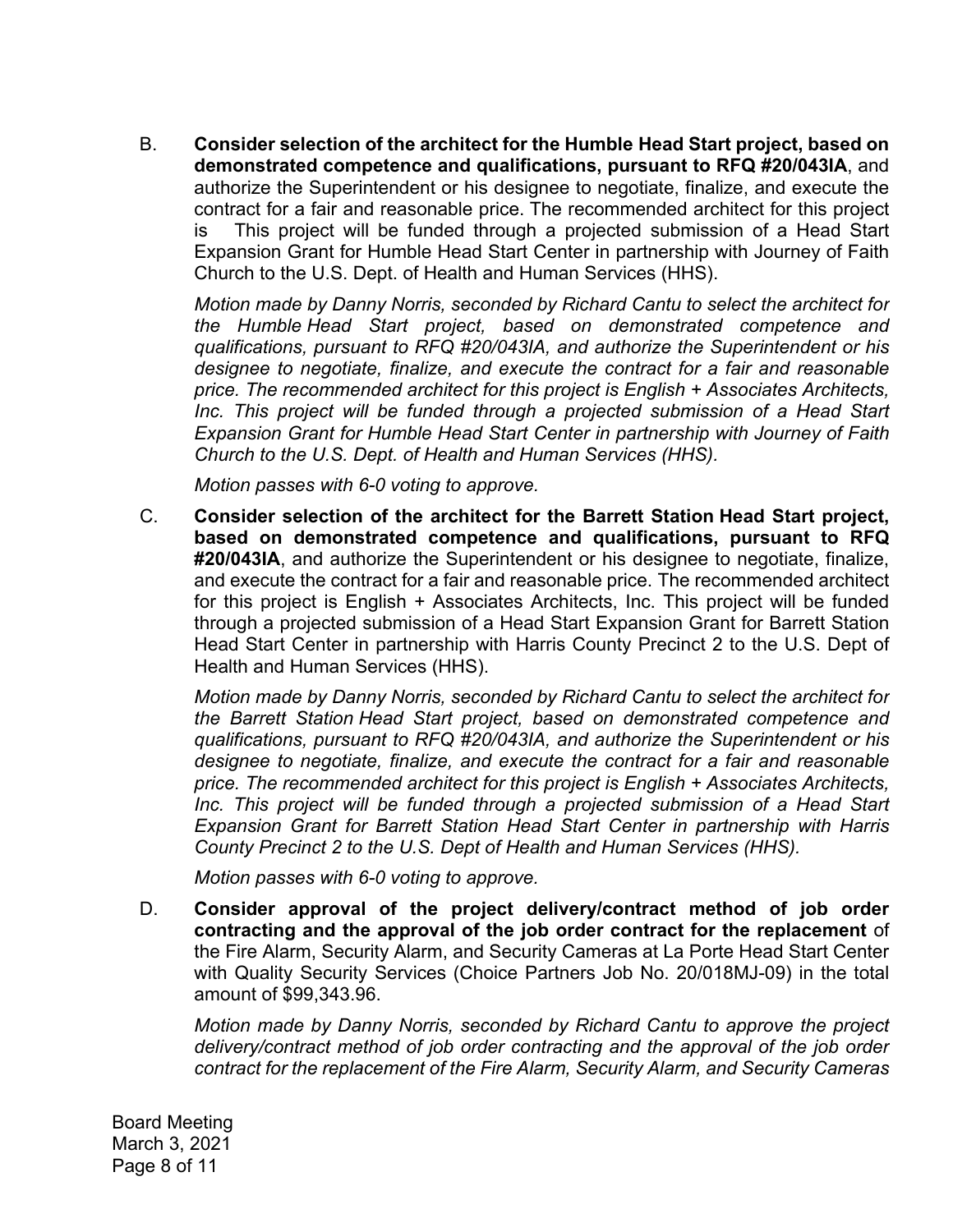*at La Porte Head Start Center with Quality Security Services (Choice Partners Job No. 20/018MJ-09) in the total amount of [\\$99,343.96.](https://99,343.96)* 

*Motion passes with 6-0 voting to approve.* 

E. **Consider approval of contract award for job no. 210003427 for E-Rate Services for Harris County Department of Education to the proposer offering the best value to HCDE and meeting the specifications outlined in the proposal for the period of 07/01/2021 through 06/30/2022**:

### Internal Connections:

- Network Switches & All Related Components: Netsync Network Solutions (One-year contract)
- UPS/Battery Backups & All Related Components: Netsync Network Solutions (One-year contract)

*Motion made by Danny Norris, seconded by Richard Cantu to approve contract award for job no. 210003427 for E-Rate Services for Harris County Department of Education to the proposer offering the best value to HCDE and meeting the specifications outlined in the proposal for the period of 07/01/2021 through 06/30/2022:* 

## *Internal Connections:*

- *Network Switches & All Related Components: Netsync Network Solutions (One-year contract)*
- *UPS/Battery Backups & All Related Components: Netsync Network Solutions (One-year contract)*

*Motion passes with 6-0 voting to approve.* 

F. **Consider approval of contract award for job no. 210003427 for E-Rate Services for Harris County Department of Education to the proposer offering the best value to HCDE and meeting the specifications outlined in the proposal for the period of 07/01/2021 through 06/30/2024**:

Leased Lit Fiber - Internet Access

*Comcast Business (Three-year contract)* 

*Motion made by Danny Norris, seconded by Richard Cantu to approve a contract award for job no. 210003427 for E-Rate Services for Harris County Department of Education to the proposer offering the best value to HCDE and meeting the specifications outlined in the proposal for the period of 07/01/2021 through 06/30/2024:* 

*Leased Lit Fiber - Internet Access* 

*Comcast Business (Three-year contract)* 

Board Meeting March 3, 2021 Page 9 of 11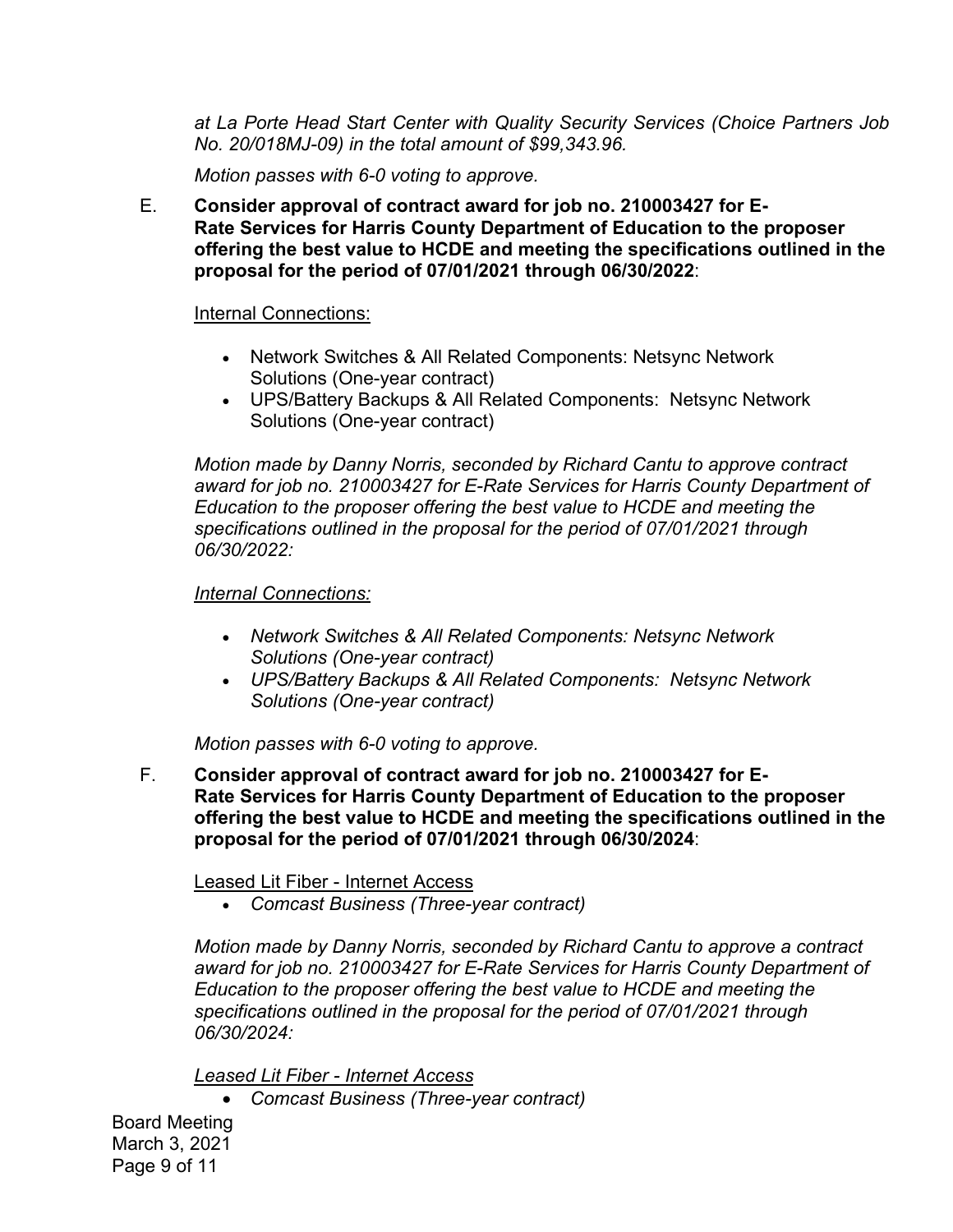*Motion passes with 6-0 voting to approve.* 

G. **Consider approval of Board Resolution authorizing a grant application to the Office of the Governor, Criminal Justice Division, on behalf of the Center for Safe and Secure Schools** to implement the #RollingwithRestorative program in Sheldon ISD. The program will train students and staff in restorative practices at two middle schools and one high school to decrease disciplinary referrals and improve school safety. The maximum grant amount is \$125,000.

*Motion made by Danny Norris, seconded by Erica Davis to approve a Board Resolution authorizing a grant application to the Office of the Governor, Criminal Justice Division, on behalf of the Center for Safe and Secure Schools to implement the #RollingwithRestorative program in Sheldon ISD. The program will train students and staff in restorative practices at two middle schools and one high school to decrease disciplinary referrals and improve school safety. The maximum grant amount is \$125,000.* 

*Motion passes with 6-0 voting to approve.* 

## H. **Possible action regarding HCDE Equine Enrichment Center**

*This item was pulled from the agenda, and no action was taken on this item.* 

### I. **Consider approval of removal of Don Sumners as a Director of the HCDE Public Facility Corporation Board of Directors**

*Motion made by Danny Norris, seconded by Richard Cantu to remove Don Sumners as a Director of the HCDE Public Facility Corporation Board of Directors.* 

*Motion passes with 6-0 voting to remove Don Sumners as a Director of the HCDE Public Facility Corporation Board of Directors.* 

## J. **Consider appointment of a Director to the HCDE Public Facility Corporation Board of Directors**

*Motion made by Richard Cantu, seconded by Danny Norris to appoint Andrea Duhon as a Director of the HCDE Public Facility Corporation Board of Directors.* 

*Motion passes with 6-0 voting to appoint Andrea Duhon as a Director of the HCDE Public Facility Corporation Board of Directors.* 

*The Board entered into Executive Session at 2:25 p.m.* 

- 8. **EXECUTIVE SESSION** Under the Texas Government Code pursuant to any and all purposes permitted by Sections 551.001-551.084, including, but not limited to: 551.071; 551.074
	- A. Deliberate the appointment, employment, evaluation, reassignment, duties, discipline and/or dismissal of HCDE employees.

Board Meeting March 3, 2021 Page 10 of 11